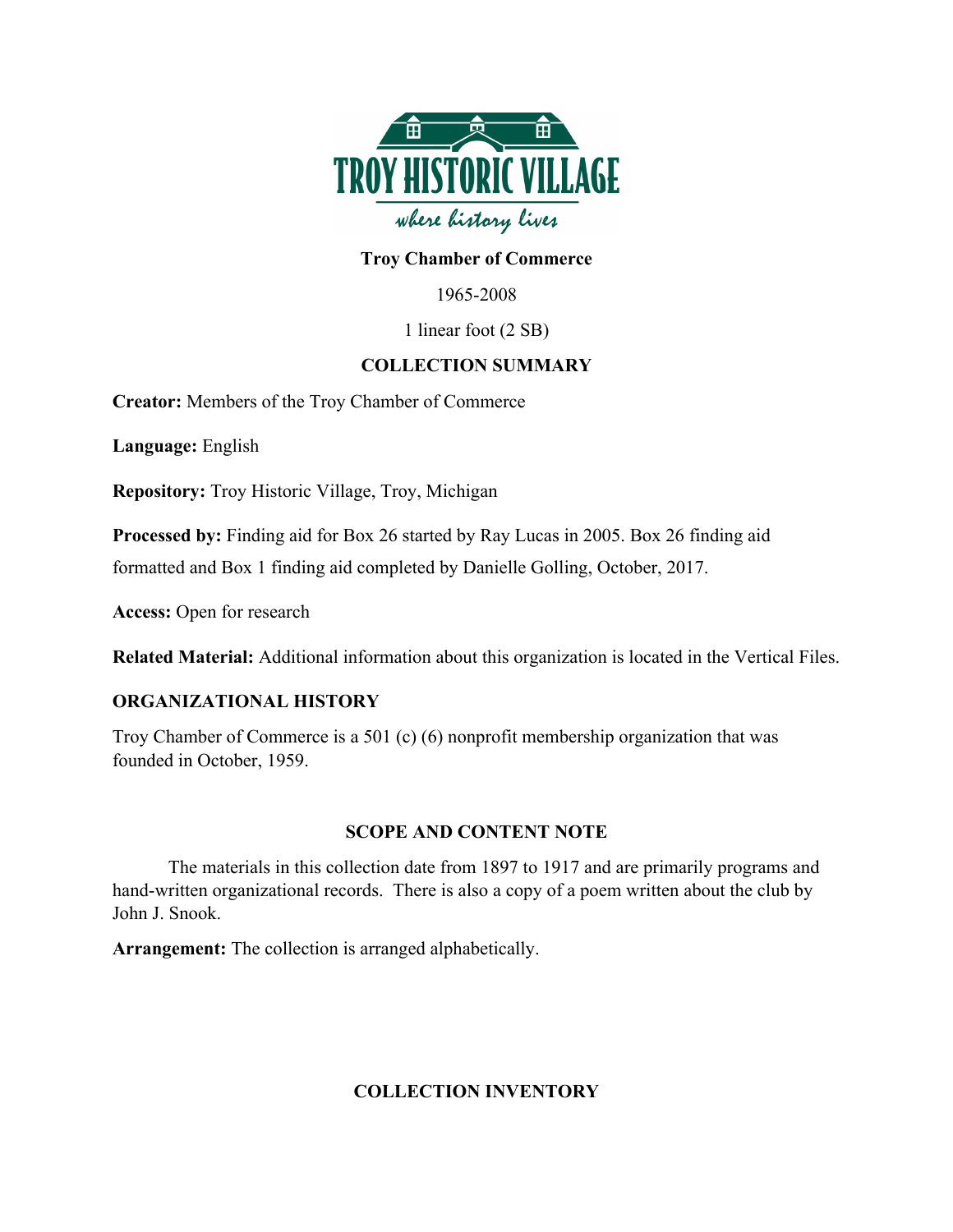# **Location:** 1CC

| <b>Folder Title</b>                                                 | Container<br><b>Number</b> | Folder<br><b>Number</b> |
|---------------------------------------------------------------------|----------------------------|-------------------------|
| Community Directory, 1965                                           | 26                         | 1                       |
| Community Directory, 1966                                           | 26                         | $\overline{2}$          |
| Community Directory, 1969, 1971                                     | 26                         | 3                       |
| Community Directory, 1977                                           | 26                         | 4                       |
| Community Directory, 1979, 1983                                     | 26                         | 5                       |
| Minutes, Reports, Correspondence, February-March, 1972              | 26                         | 6                       |
| Minutes, Reports, Correspondence, April-May, 1972                   | 26                         | 7                       |
| Minutes, Reports, Correspondence, June-July, 1972                   | 26                         | 8                       |
| Minutes, Reports, Correspondence, August-September, 1972            | 26                         | 9                       |
| Minutes, Reports, Correspondence, October-November, 1972            | 26                         | 10                      |
| Minutes, Reports, Correspondence, December, 1972<br>-February, 1973 | 26                         | 11                      |
| Minutes, Reports, Correspondence, March, 1973                       | 26                         | 12                      |
| Minutes, Reports, Correspondence, April, 1973                       | 26                         | 13                      |
| Minutes, Reports, Correspondence, May-July, 1973                    | 26                         | 14                      |
| Minutes, Reports, Correspondence, August-September, 1973            | 26                         | 15                      |
| Minutes, Reports, Correspondence, October-December, 1973            | 26                         | 16                      |
| Newsletters, 1972                                                   | 26                         | 17                      |
| Newsletters, 1973                                                   | 26                         | 18                      |
| Newsletters, 1976-1977                                              | 26                         | 19                      |
| Newsletters, 1978, 1983                                             | 26                         | 20                      |
| Photo Calendar, 1997                                                | 1                          | 1                       |
| Community Directory, 1977                                           | $\mathbf{1}$               | 2                       |
| Community Directory, 2004-2005                                      | 1                          | 3                       |
| Publication; "2003 Financial Summary"                               | 1                          | 4                       |